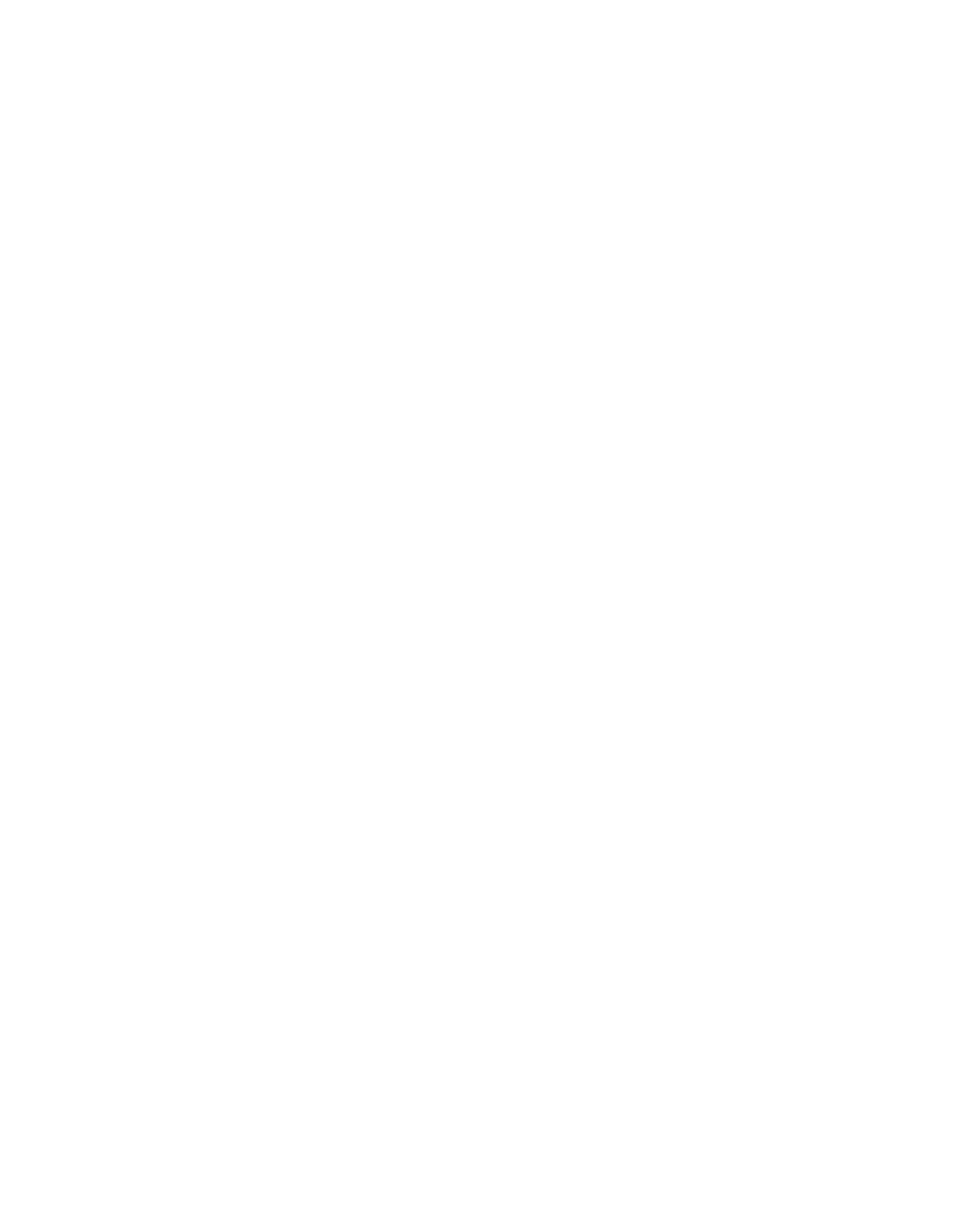*Screening and Assessment in Juvenile Justice Systems: Identifying Mental Health Needs and Risk of Reoffending*

# **Gina M. Vincent, Ph.D.**

Associate Professor Co-Director, National Youth Screening & Assessment Project Center for Mental Health Services Research Department of Psychiatry University of Massachusetts Medical School

**January 2012**



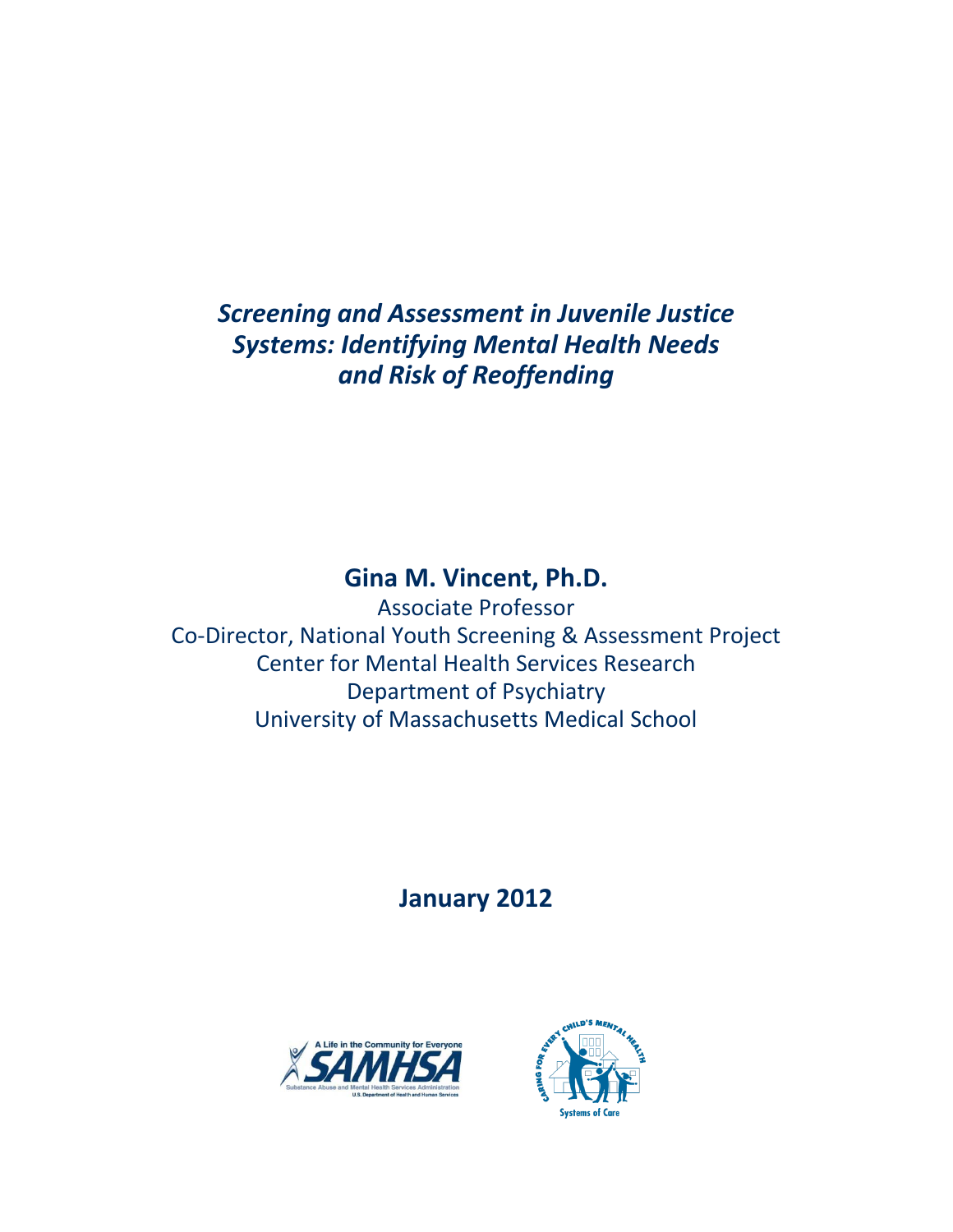#### **About the Technical Assistance Partnership for Child and Family Mental Health**

The Technical Assistance Partnership for Child and Family Mental Health (TA Partnership) provides technical assistance to system of care communities that are currently funded to operate the Comprehensive Community Mental Health Services for Children and Their Families Program. The mission of the TA Partnership is "helping communities build systems of care to meet the mental health needs of children, youth, and families."

This technical assistance center operates under contract from the Child, Adolescent and Family Branch, Center for Mental Health Services, Substance Abuse and Mental Health Services Administration, U.S. Department of Health and Human Services.

The TA Partnership is a collaboration between two mission-driven organizations:

- The American Institutes for Research—committed to improving the lives of families and communities through the translation of research into best practice and policy, and
- The National Federation of Families for Children's Mental Health—dedicated to effective family leadership and advocacy to improve the quality of life of children with mental health needs and their families.

The TA Partnership includes family members and professionals with extensive practice experience employed by either the American Institutes for Research or the National Federation of Families for Children's Mental Health. Through this partnership, we model the family-professional relationships that are essential to our work. For more information on the TA Partnership, visit the Web site at http://www.tapartnership.org.

#### *Suggested Citation:*

Vincent, G. M. (2011). *Screening and Assessment in Juvenile Justice Systems: Identifying Mental Health Needs and Risk of Reoffending.* Washington, DC: Technical Assistance Partnership for Child and Family Mental Health.

#### *Acknowledgements:*

The author wishes to thank Thomas Grisso, PhD, for reviewing an earlier draft of this brief.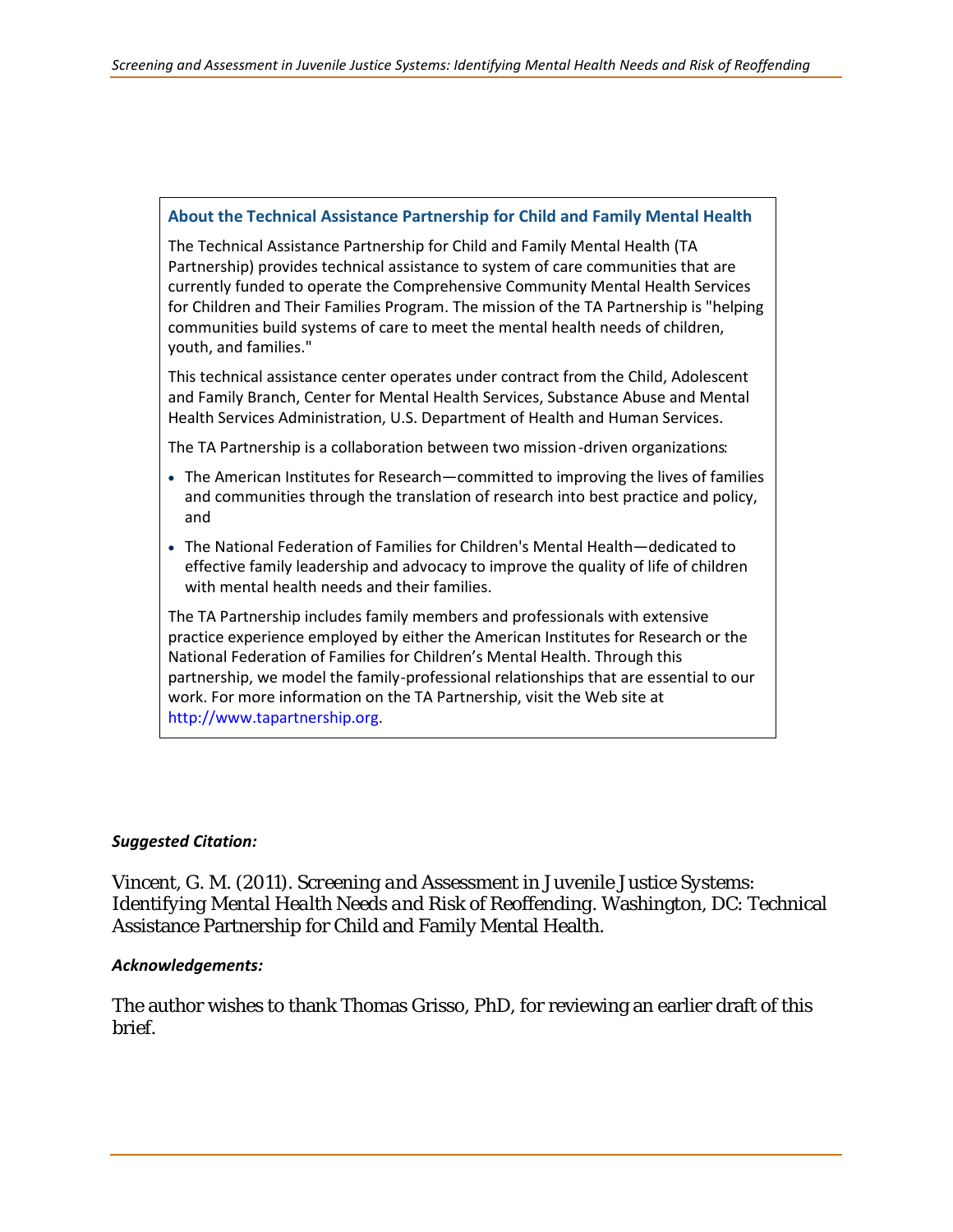### **Forward**

Each year, more than 2 million children, youth, and young adults formally come into contact with the juvenile justice system, while millions more are at risk of involvement with the system for myriad reasons (Puzzanchera, 2009; Puzzanchera & Kang, 2010). Of those children, youth, and young adults, a large number (65–70 percent) have at least one diagnosable mental health need, and 20–25 percent have serious emotional issues (Shufelt & Cocozza, 2006; Teplin, Abram, McClelland, Dulcan, & Mericle, 2002; Wasserman, McReynolds, Lucas, Fisher, & Santos, 2002). System of care communities focusing on meeting the mental health and related needs of this population through comprehensive community-based services and supports have the opportunity to not only develop an understanding around the unique challenges this population presents, but also to decide how best to overcome those challenges through planned and thoughtful programs, strong interagency collaboration, and sustained funding.

The Technical Assistance Partnership for Child and Family Mental Health (TA Partnership) recognizes the many challenges system of care communities face in working to better meet the needs of all of the children, youth, and young adults they serve. In an effort to help these communities meet the unique needs of young people involved or at risk of involvement with the juvenile justice system, the TA Partnership is releasing a resource series focused on this population. The TA Partnership has contracted with the National Center for Mental Health and Juvenile Justice (NCMHJJ) and other experts in the field to produce this resource series. Each brief examines a unique aspect of serving this population, from policy to practice, within system of care communities.

We hope that this resource series will support the planning and implementation of effective services, policies, and practices that improve outcomes for children, youth, and young adults involved or at risk of involvement with the juvenile justice system as well as their families.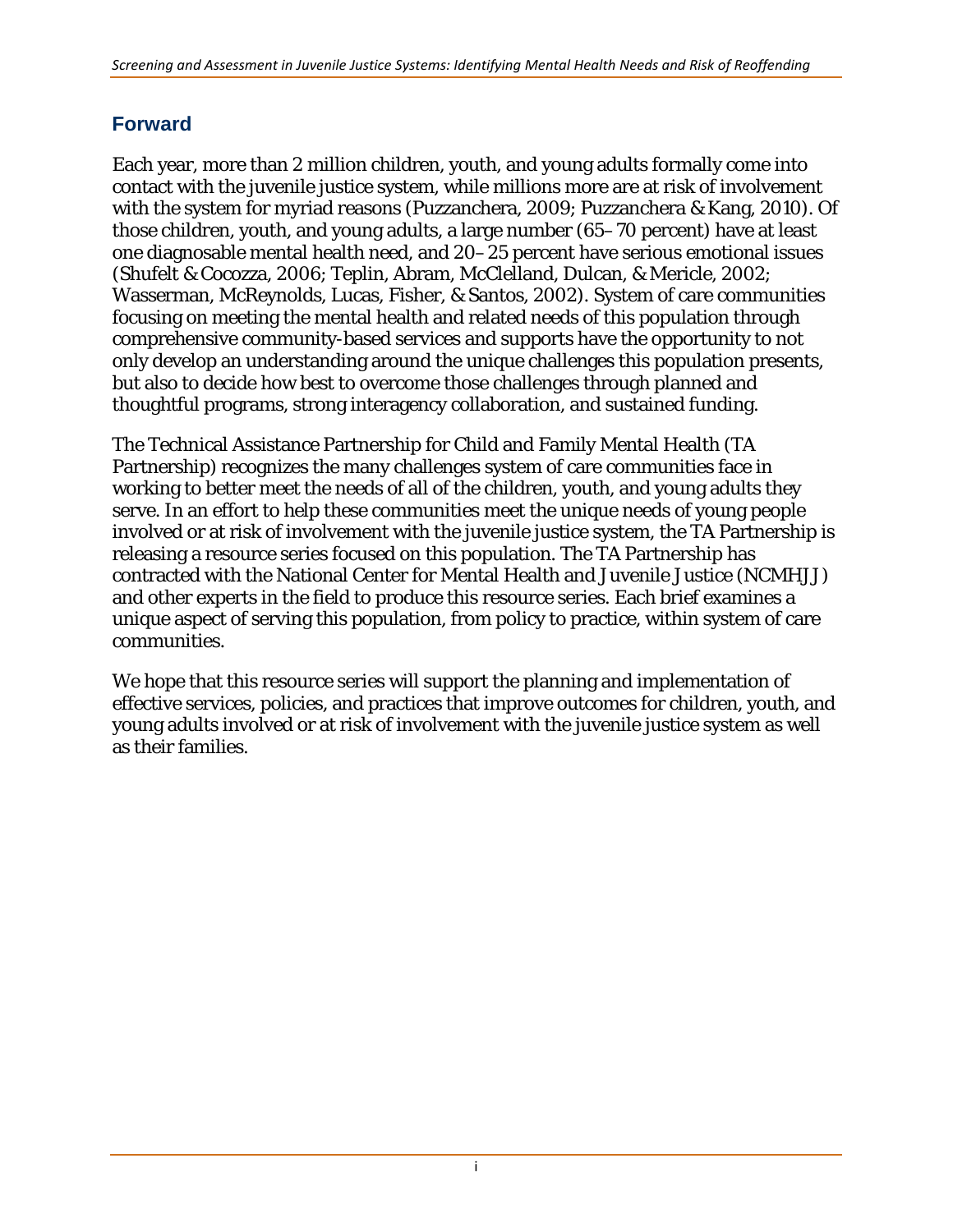## **Screening and Assessment in Juvenile Justice Systems: Identifying Mental Health Needs and Risk of Reoffending**

When agencies are responsible for protecting both the welfare of youth and public safety, two broad issues become important to address among the youth they serve: mental health and risk of reoffending. With respect to *mental health*, juvenile justice facilities have a legal and societal responsibility to respond to the needs of youth in their custody if those needs place the youth at risk of harm to themselves (Grisso, 2004). With respect to *risk*, in juvenile justice, this concept refers to the potential for serious reoffending and/or continued delinquent activity and potential for harming others*.*  Juvenile court decisionmakers are often faced with the task of determining whether such behaviors might occur in the future and whether the "risk" is sufficiently great that some sort of intervention is necessary. This brief will explain why screening and assessment for risk and mental health are best used together by child-serving agencies when planning the most effective course of action for individual youth.

Addressing risk and mental health needs starts with appropriate and accurate identification. One method for identifying youth with mental health needs or youth at high risk of reoffending involves having psychologists on staff at all points of entry into a system (e.g., juvenile probation offices, detention facilities, and child welfare agencies) to conduct extensive interviews and testing with every youth. This would result in a detailed assessment of the youth's risk of aggression, further offending, suicide, and potential psychiatric diagnoses. The problem with this approach is that it would be extremely costly given that approximately 2 million youth are arrested each year, of which more than 600,000 are processed through juvenile detention centers (Snyder & Sickmund, 2006). Many of these youth have significant mental health needs approximately 70 percent have a diagnosable mental health disorder or symptoms of a mental disorder, and 27 percent experience disorders that impair their ability to function (Shufelt & Cocozza, 2006; Teplin et al., 2002; Vincent, Grisso, Terry, & Banks, 2008). Instead, a more efficient way of handling identification and subsequent response is to implement a two-tiered process that involves both screening and assessment.

# *How Do Screening and Assessment Differ?*

The terms "screening" and "assessment" are often used interchangeably, but they are really not the same thing. Screening can serve as a cost-effective method for identifying potential mental health problems that can be applied to all youth entering a system or facility. Assessment, on the other hand, can provide more extensive and individualized identification of mental health needs for only those individuals whose screening results suggest it is warranted (Grisso, 2005; Vincent, Grisso, & Terry, 2007). The confusion about these concepts has stemmed from multiple sources, such as (1) the use of the term "assessment" to refer to *any* type of measurement of psychological characteristics, (2) a lack of consensual definitions of screening and assessment in the current juvenile justice literature, and (3) test authors' labeling of instruments as screening or assessment tools without attention to the definition described here (Grisso, 2005).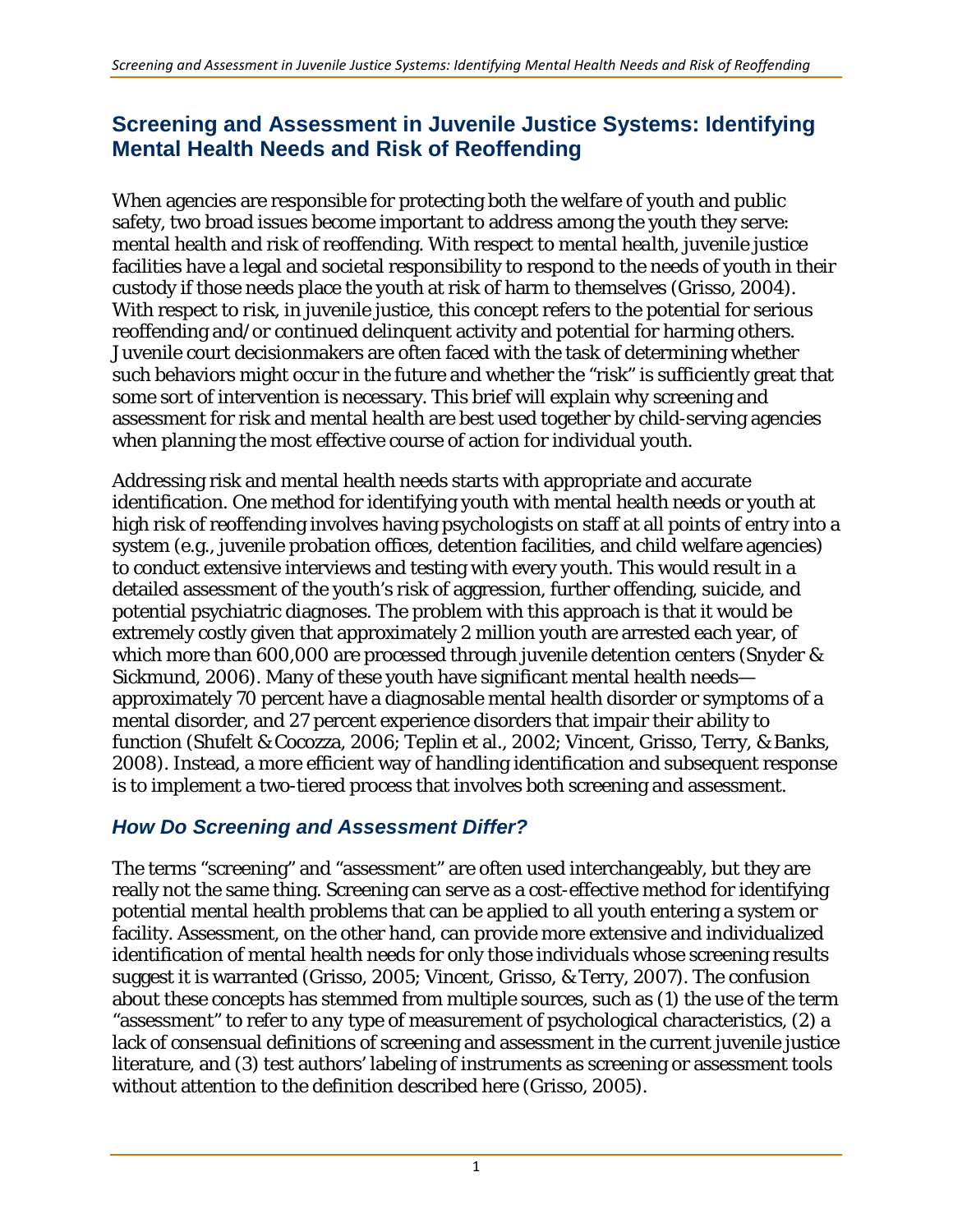Screening has two main purposes (Grisso, 2005). The first purpose is to identify youth at the point of initial system contact who might require an *immediate* response—for example, those with an immediate need for medication or placement on suicide watch. Second, screening is intended to "sift" through the total number of youth in order to identify those with the *higher likelihood* of having a problem requiring special attention. It should sort youth into at least two groups: those very unlikely to have the characteristics in question ("screened out") and those more likely to have the characteristics in question ("screened in"). This is similar to a triage process in medical settings, which helps conserve resources in systems that cannot respond comprehensively to every youth's needs (Grisso, 2005). Due to the nature of screening, a proportion of youth who are screened in will not actually have the problem in question (i.e., false positives), but this proportion will vary depending on the quality of the tool. For this reason, results on a screening tool are used to signal the need for a more thorough assessment of the problem.

It is also important to remember what screening does not do. Specifically, with regard to mental health, screening is not designed to provide clinically valid diagnoses of mental disorders. Screening does not provide clinicians or staff with the causes of mental health problems; it only identifies current symptoms. Mental health screening is not appropriate for long-range treatment or rehabilitation planning. Scores or ratings on mental health screening tools are expected to fluctuate because they target acute problem areas. Put simply, screenings have a short shelf life: 2–4 weeks is a good rule of thumb. Finally, given the inconsistency with which some tools have been titled by the authors, agencies should be reminded that the simple fact that an instrument is called a screening tool does not guarantee that it will serve all juvenile justice programs' needs for a screening process.

The purpose of assessment, on the other hand, is to gather a more comprehensive and individualized profile of a youth. Thus, assessment is performed selectively with those youth screened in as requiring a more thorough identification. With regard to mental health, the intent of assessment is to verify the presence or absence of mental health needs, possibly make psychiatric diagnoses, determine how disorders manifest in an individual, and provide recommendations for longer range interventions.

Assessment practices differ in several ways from screening procedures. First, the timing of assessment methods is more variable than it is for screening. Assessment may occur soon after first contact in response to screening information to determine whether an emergency situation truly exists, the specific nature of the emergency, and how best to handle it. Or it can occur several weeks later in cases in which no crisis condition is immediately apparent. Second, assessment generally involves specialized staff or clinicians and longer administration times (more than 30 minutes) to include comprehensive testing, interviewing, and obtaining collateral information. Finally, the conclusions generated from assessment procedures are intended to be more stable (i.e., have a longer shelf life) than findings from screening tools, because they can afford to examine a youth's conditions in more detail, including the duration and severity of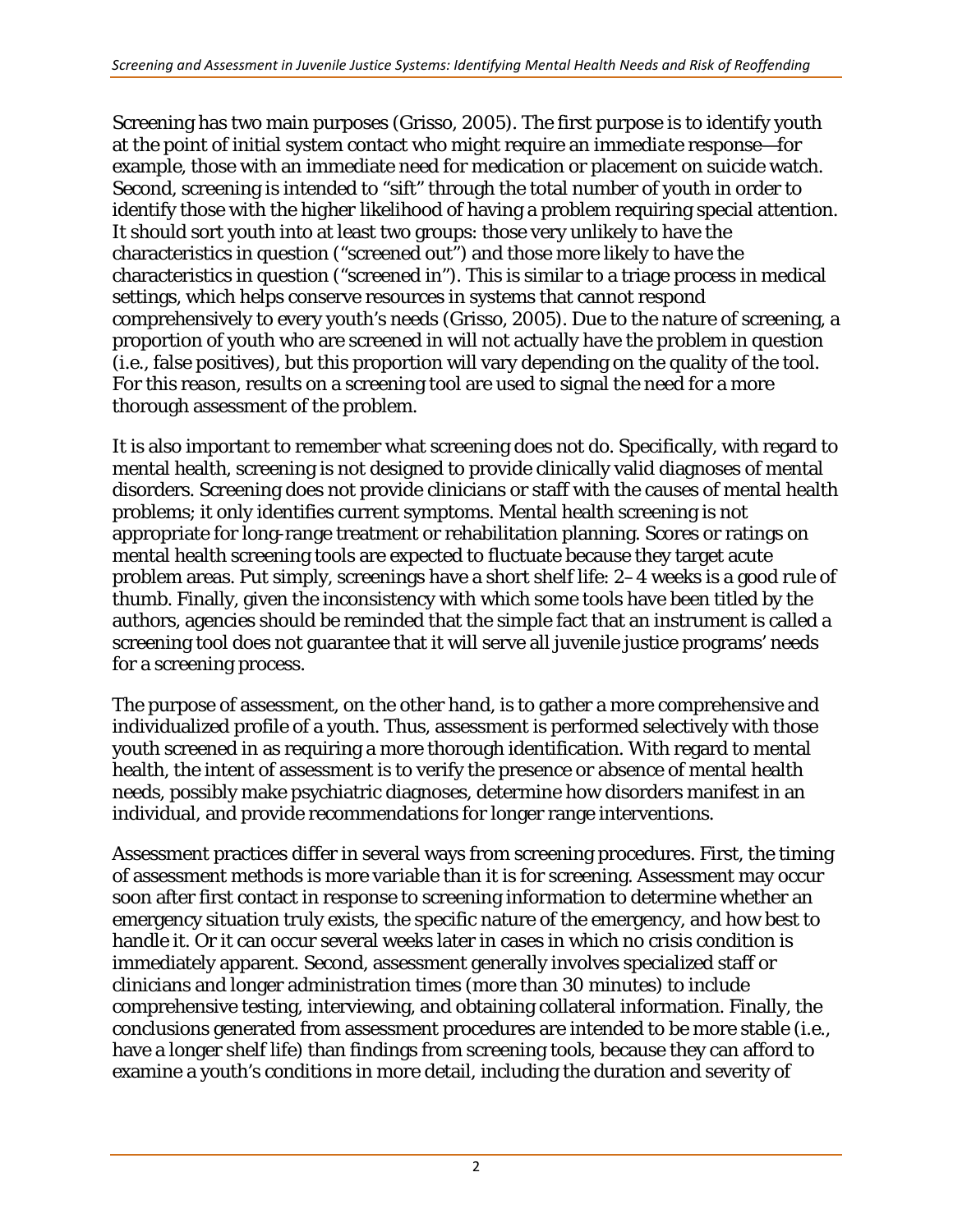symptoms, as well as the degree to which they are actually impairing the youth's functioning.

## *How Do These Concepts Differ for Risk Assessment Tools?*

The concepts of "screening" and "assessment" do not apply as well to risk assessments as they do to mental health tools. Rarely does one see a risk tool with the term "screen" in the name. Part of the reason for this is that, unlike mental health screening tools, most risk-related tools, whether long or short, were designed to be used in final decisions (e.g., whether to hold youth in detention or release them to the community while they await trial). Nonetheless, there is variation among risk tools in that some are brief and others are more comprehensive. Brief risk assessment tools help to answer only one question: What is the youth's likelihood of reoffending? These tools have value as a mechanism for sorting youth into categories of high and low risk, but like mental health screens, these tools generally do not have much value with respect to treatment or intervention planning. Further, many such tools will have a relatively high false positive rate (i.e., many youth who score high turn out to not reoffend).

A comprehensive risk assessment tool, on the other hand, generally will answer two questions: (1) Is this youth at relatively low or relatively high risk of reoffending? and (2) What factors in this youth's life or characteristics of the youth are likely contributing to the youth's offending or delinquent behavior? Comprehensive risk assessment tools are generally more accurate than brief tools, and they include an assessment of dynamic risk factors that can be used to guide intervention planning for the purpose of reducing risk of reoffending. As will be described in more detail later, "dynamic risk factors" are characteristics that elevate one's likelihood of offending in the future but are changeable and conceivably treatable.

### *How Does an Agency Select a Valid Tool That Is Appropriate for Its Purposes?*

Because risk and mental health problems are two distinct concepts, valid identification of these issues requires implementing more than one tool. There is no "one size fits all" tool that will identify both problems with any reasonable degree of accuracy. Even if such a tool did exist, it is highly unlikely that it would be valid for youth from a range of populations spanning child welfare to secure correctional settings. There are a few important considerations when deciding which tool to use: (1) the "decision point" and the agency's purpose for using the tool, (2) the relevance of the tool, and (3) whether the tool is evidence based.

The "decision point" refers to a particular point in the juvenile justice or mental health agency's decisionmaking process (Grisso, 2005; Mulvey, 2005). It has a large impact on the type of screening and/or assessment process that is needed because it dictates the questions the agency needs answered and the resources available to answer them. Screening and assessment tools should be selected that are both *relevant* to the questions and *feasible* for use at these decision points (e.g., level of staff training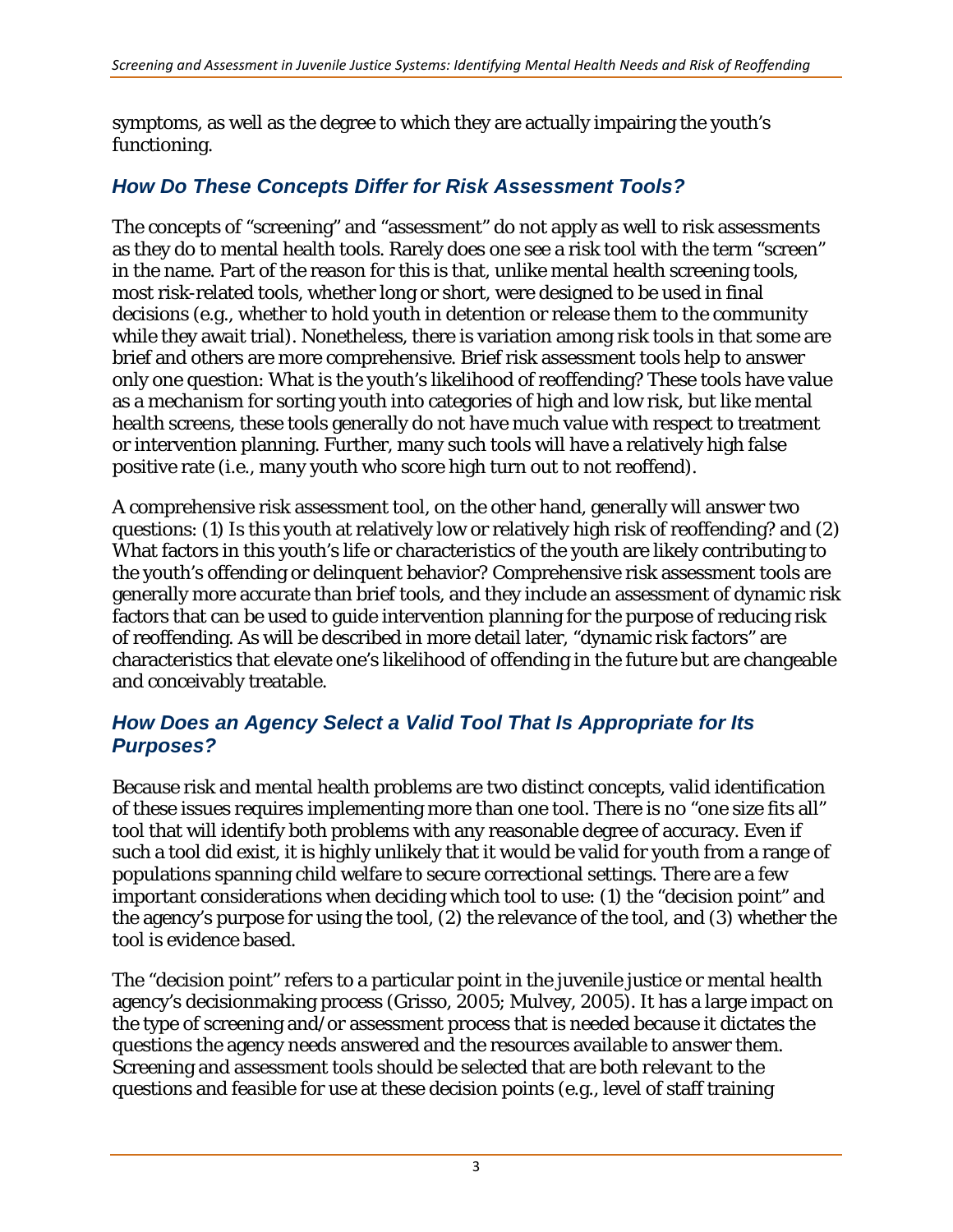required to administer the tool, the time and amount of information required to administer the tool). Examples of key decision points in juvenile justice include (1) juvenile court intake, (2) pretrial detention, (3) disposition or sentencing, (4) probation, (5) placement in a juvenile corrections assessment center, and (6) community reentry. At intake, for example, the question may be whether the youth is appropriate for diversion from formal processing and/or in need of specialized mental health programming. At pretrial detention, the primary questions are (1) whether the youth needs secure detention to prevent reoffending or failure to appear in court and (2) whether mental health problems exist that warrant immediate attention for the safety of the youth.

To select a mental health screening tool that is relevant, agencies should be aware that there are considerable differences across instruments in terms of the mental health concerns and behaviors that they are designed to identify. As summarized by Grisso and Vincent (2005), screening tools that fulfill legal obligations are those that include at a minimum (1) one or more scales aimed at current mood and anxiety symptoms, (2) some indication of the short-term likelihood of aggression, (3) some indicator of risk of suicide or self-harm, and (4) an indicator of alcohol and drug abuse.

Agencies should only adopt tools that have evidence of scientific rigor or are "evidence based" so the agency can trust the information the tool provides. Tools should have an instructional manual that makes the administration standardized and structured so it is used with every youth in the same way. There should be research evidence of the tool's reliability and validity specifically with the population of interest (e.g., arrested youth, adjudicated youth). The question of reliability asks whether the tool will produce consistent results across each administration. With respect to validity, the question is whether the tool actually measures what it purports to measure. In other words, for a risk tool, is there evidence that it accurately predicts reoffending? Some of the documented research evidence of reliability and validity should come from independent parties that do not have an investment in the particular instrument.

### *What Are Some Examples of Tools Used In Juvenile Justice Facilities and Community-based Services?*

The following are examples of *mental health screening* tools currently used by juvenile justice personnel, mainly in probation intake or detention. The instruments generally take less than 20 minutes to administer by nonprofessional staff and have some research evidence for their value:

• *[Massachusetts Youth Screening Instrument—Version 2](http://www.maysiware.com/MAYSI2.htm)* (MAYSI-2; Grisso & Barnum, 2006): a 52-question self-report screening instrument that measures symptoms on seven scales pertaining to areas of emotional, behavioral, or psychological disturbance, including suicide ideation. This tool has been examined in more than 50 research studies, and it is possibly the only tool with national norms.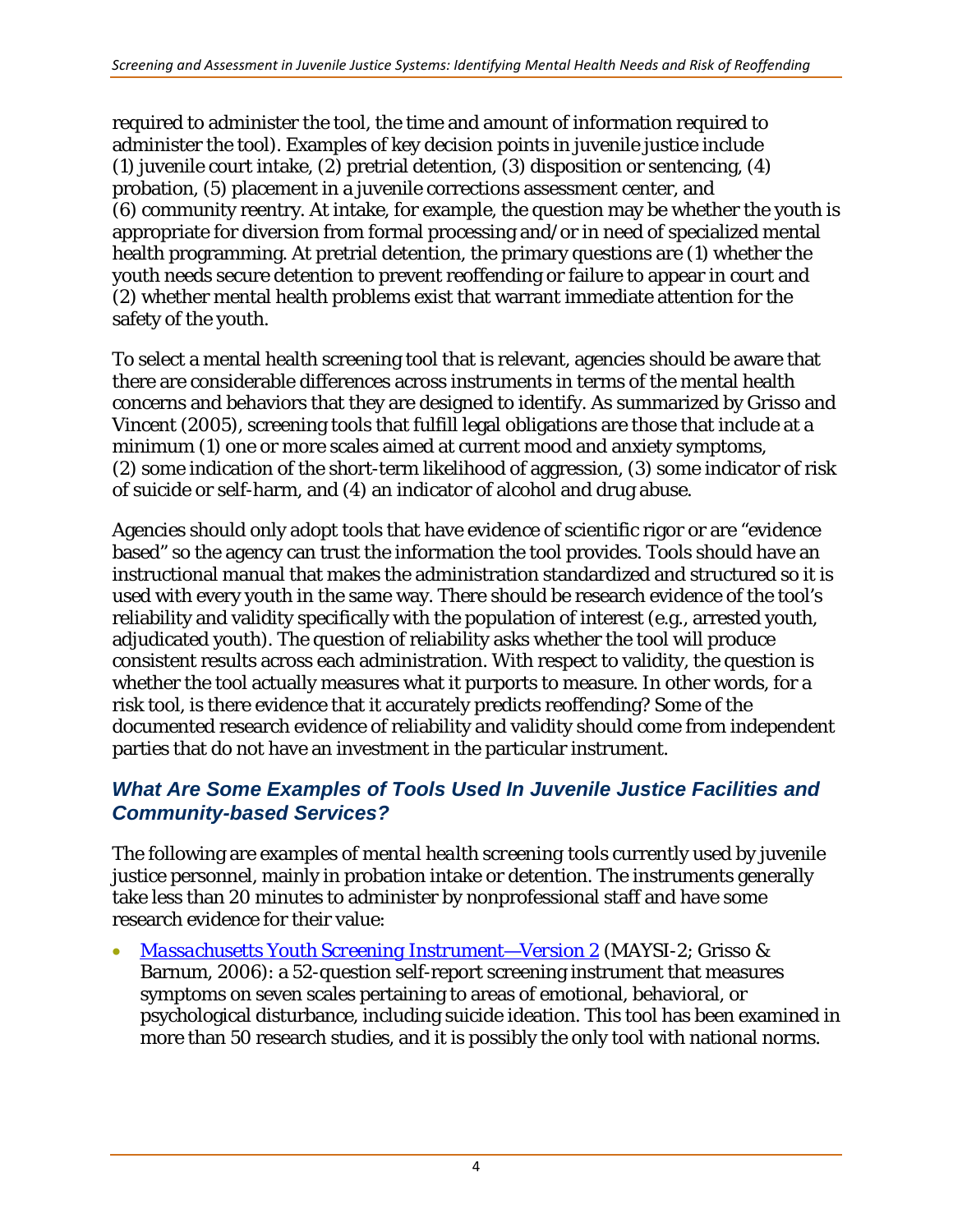- *[Suicidal Ideation Questionnaire](http://www4.parinc.com/Products/Product.aspx?ProductID=SIQ)* (SIQ; Reynolds, 1988): a 25-item self-report screening instrument used to assess suicidal ideation in adolescents. It can be administered individually or in a group setting.
- *[Global Appraisal of Individual Needs—Short Screener](http://www.chestnut.org/li/gain/)* (GAIN-SS; Dennis, Scott, Funk, & Foss, 2005): a 20-item behavioral health screening tool designed to identify adolescents in need of more detailed assessment for substance use or mental disorders. Many studies have been conducted to demonstrate that this tool accurately identifies drug and alcohol problems.
- *[Voice-Diagnostic Interview Schedule for Children](http://promotementalhealth.org/voicedisc.htm)* (Voice-DISC; Wasserman, McReynolds, Fisher, & Lucas, 2005): a self-report, computerized tool based on the *DSM-IV* that produces computer-assisted suggested diagnoses. This instrument can take up to 1 hour to complete, yet it is often classified as a screen because a follow-up assessment is recommended to confirm any diagnosis.

The following are examples of *mental health assessment* tools that are used in many youth systems and have research evidence to varying degrees:

- *[Child and Adolescent Functional Assessment Scale](http://www.fasoutcomes.com/Content.aspx?ContentID=12)* (CAFAS; Hodges, 2000): a functional assessment that rates youth on the basis of the adequacy and deficits in functioning within life domains such as home and school and with regard to potential problem areas such as substance use or self-harmful behavior. It was developed to assist in identifying those individuals with "serious emotional disturbances" for the purpose of determining service eligibility. A screening version of this assessment—the *Juvenile Inventory for Functioning*—has been created and is currently undergoing validation.
- *[Child and Adolescent Needs and Strengths—Comprehensive](http://www.praedfoundation.org/About%20the%20CANS.html)* (CANS-C; Lyons, Griffin, Fazio, & Lyons, 1999): the CANS has several versions. Although the content of this tool includes information about a youth's mental health problems and risk, it does not measure these characteristics, but rather provides a mechanism to support consistent communication about a youth's service needs and level of functioning. It is considered a needs assessment tool that documents functioning in several domains, including substance abuse, mental health, other risk behaviors, and caregiver needs. It has some reliability evidence.
- *[Achenbach System of Empirically Based Assessment](http://www.aseba.org/)* (ASEBA; Achenbach & Rescorla, 2001)—formerly known as the *Child Behavior Checklist*: a widely studied and used 118-item self-report form focusing on eight behavioral and problem dimensions that can be grouped into two broader types of pathology: "externalizing" (outward expression) and "internalizing" (inward feelings and thoughts). It is completed by the youth, parents, or teachers.
- *[Behavioral Assessment System](http://www.pearsonassessments.com/HAIWEB/Cultures/en-us/Productdetail.htm?Pid=PAa30000) for Children* (BASC-2; Reynolds & Kamphaus, 2004): a self-report tool that has different versions for the adolescent, parent/guardians, and teacher. The BASC-2 has different age-appropriate versions ranging from childhood to young adulthood. It provides norm-based information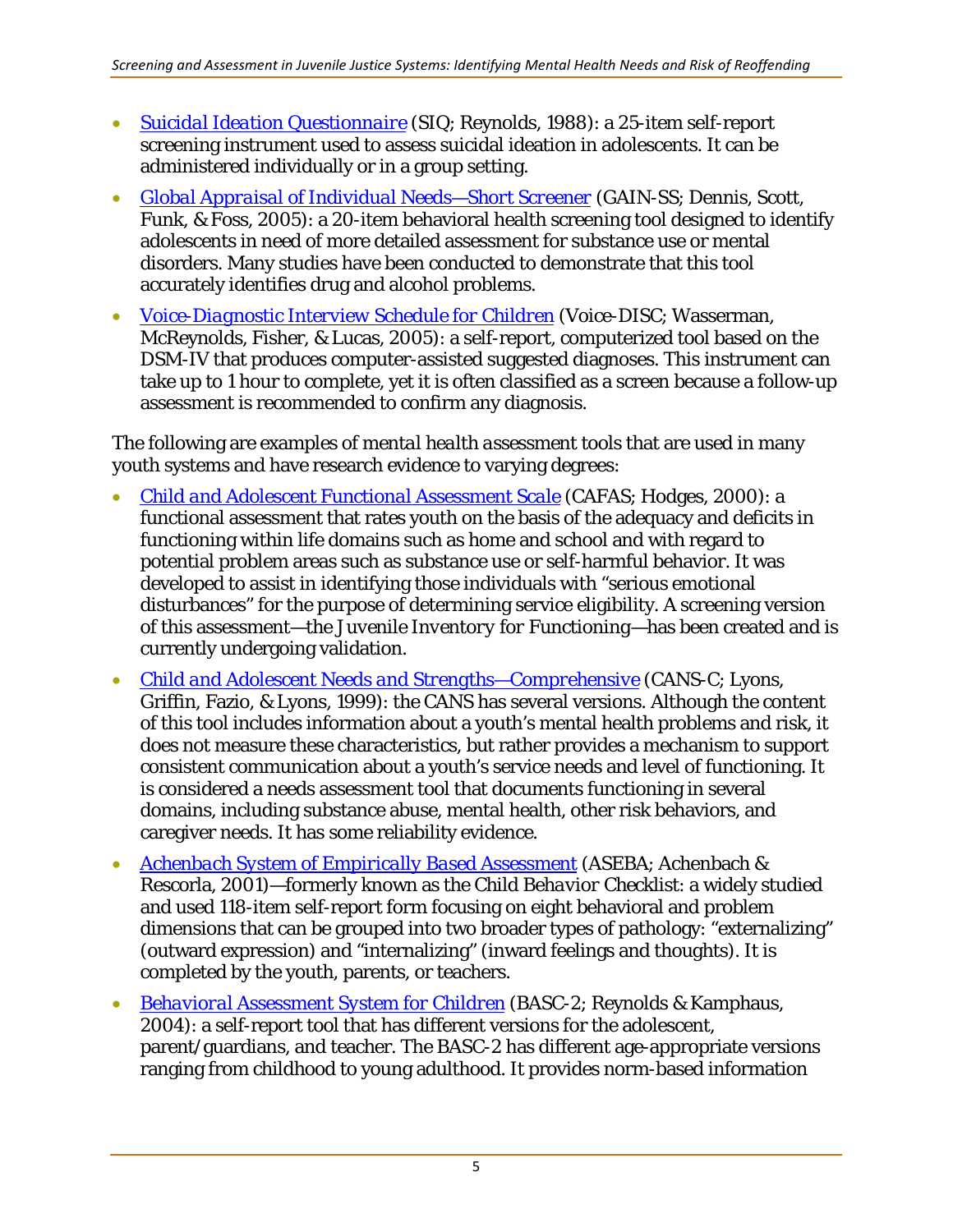about problem areas including aggression, anxiety, attention problems, conduct problems, and depression.

• *[Practical Adolescent Dual Diagnosis Interview](http://www.evinceassessment.com/product_paddi.html)* (PADDI; Estroff & Hoffmann, 2001): a guided interview procedure that identifies suggested diagnoses related to substance abuse and mental disorders. It can be useful in mental health clinics, private practices, courts, and juvenile justice facilities.

The following are examples of *risk assessment* tools that have evidence of predictive validity in more than one jurisdiction:

- *[Washington State Juvenile Court Assessment](http://www.wsipp.wa.gov/rptfiles/JCAmanual2-1.pdf)* [PDF] (WSJCA; Barnowski, 2004): the WSJCA has also been modified into the *Youth Assessment and Screening Instrument* (YASI). Both are computerized assessment tools that measure risk of reoffending and consist of three parts: prescreen, full assessment, and reassessment. They are administered by trained probation officers and other staff. Youth rating moderate or high risk on the prescreen complete the full assessment, whereas those rating low risk do not get a full assessment. The WSJCA/YASI prescreen currently is the only brief risk assessment tool with published evidence of validity in more than one jurisdiction.
- *[Youth Level of Service/Case Management Inventory](http://www.mhs.com/product.aspx?gr=saf&prod=yls-cmi&id=overview)* (YLS/CMI; Hoge & Andrews, 2006): a well-validated, comprehensive, standardized inventory for assessing risk among youth ages 12–17 involved with the juvenile court. It includes measures of static and dynamic risks that can assist with postadjudication case planning. Created specifically for administration by probation officers, it is probably the most widely used tool by probation offices in the United States.
- *[Structured Assessment of Violence Risk in Youth](http://www.stoeltingco.com/stoelting/2294/1467/1497/Psychological/Structured-Assessment-of-Violence-Risk-in-Youth-SAVRY)* (SAVRY; Borum, Bartel, & Forth, 2006): a comprehensive risk assessment for adolescents. It contains measures of structured static and dynamic risk factors and protective factors to be combined with professional judgment in deriving the youth's level of risk. Although the SAVRY originally was intended to assess violence risk, research indicates that it also has high accuracy for predicting general delinquent reoffending.
- *[Risk & Resiliency Checkup](http://www.j-sat.com/Training/RRC)* (RRC; Justice System Assessment and Training [J-SAT], 1998): a comprehensive risk assessment with semi-structured interview designed to assess behaviors that place a youth at risk of reoffending. It contains both risk and protective factors. J-SAT allows juvenile justice agencies to add items to the existing validated instrument in order to meet the needs of the agency. Both San Diego (SDRRC) and Los Angeles (LARRC) have versions of the RRC.

### *What Are the Benefits of Screening and Assessment Tools for Mental Health Problems and Risk for Re-offending?*

The benefits of a sound screening and assessment system are wide reaching. First, they help agencies to assign youth to *proper levels of treatment intensity and/or degrees of security.* Such decisions are important for conserving scarce resources and are also better for youth. For example, when decisionmakers face choices about placement of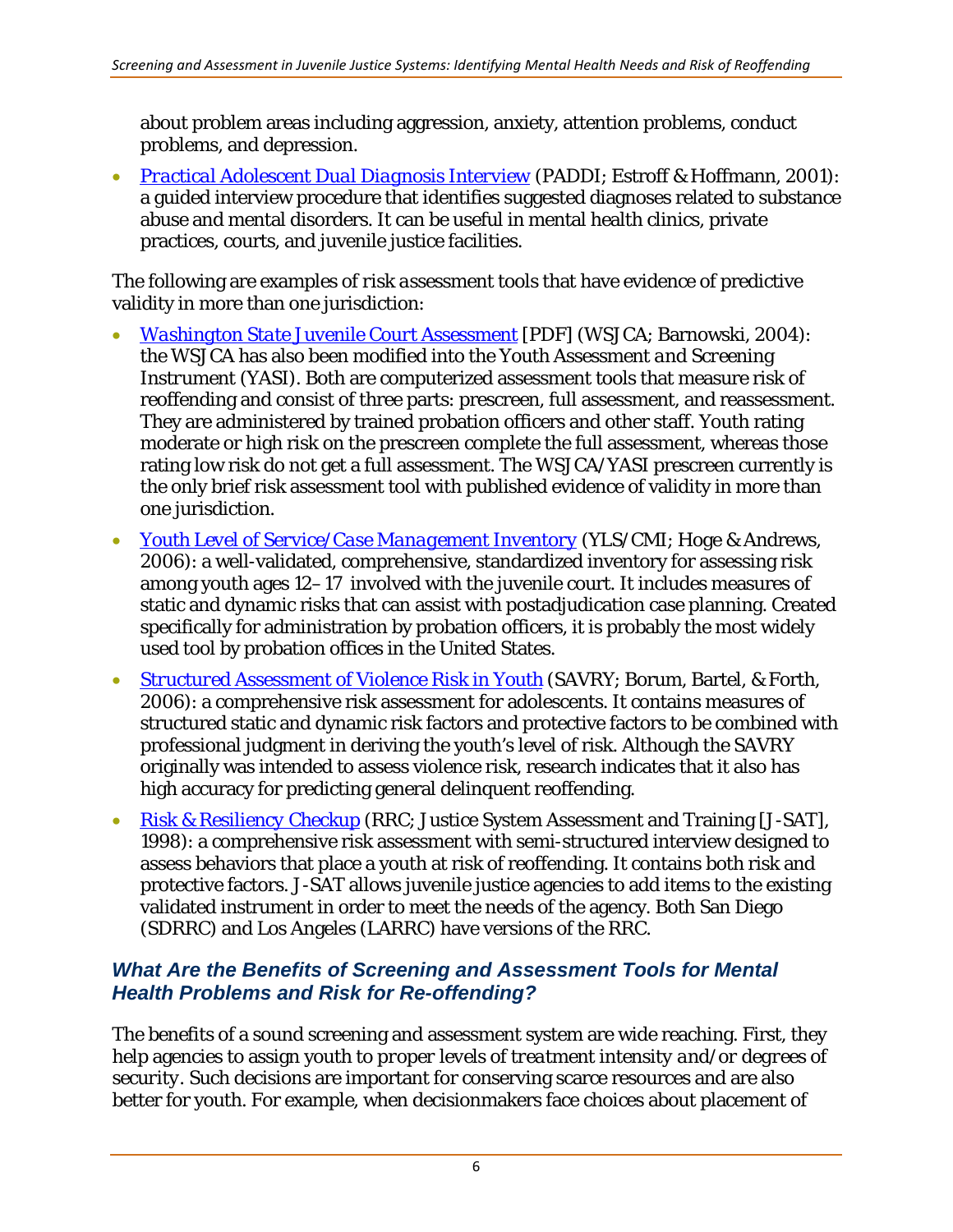youth in an inpatient mental health facility, they should reserve such settings for the more severe mental health cases. Likewise, in juvenile justice, the most intensive interventions and placements should be reserved for the highest risk offenders, who need them in order to reduce their likelihood of continued offending. Conversely, lowrisk youth have a much lower chance of reoffending, even in the absence of intervention, and therefore could do well with minimal attention (Andrews & Dowden, 2006). In this context, the term *interventions* can refer to a range of activities from intensive supervision and behavioral health services to incarceration for extreme cases. There is no good evidence that placement in juvenile justice settings is rehabilitative, and research has demonstrated that in fact it can make youth worse (Gatti, Tremblay, & Vitaro, 2009; Lipsey, 2009). Indeed, the deeper youth penetrate the juvenile justice system, the more time they spend with more deviant peers, making them more likely to offend as an adult and less likely to be rehabilitated (Gatti et al., 2009). Youth identified as low risk should be seen as eligible for diversion or should receive minimal levels of intervention whenever possible.

Second, assessment permits us to provide the *proper types of services*. A "one size fits all" approach to service utilization and treatment does not work. For example, youth who do not have a major substance abuse problem do not belong in substance abuse treatment. In juvenile justice, aside from mental health concerns that can jeopardize a youth's safety and affect their response to treatment, interventions should target only those factors associated with increasing the youth's likelihood of reoffending. These are known as "dynamic risk factors" (often referred to as "criminogenic needs"*)* and include issues like ineffective parental monitoring, antisocial attitudes, and poor school achievement. Youth who receive services that have nothing to do with their specific dynamic risk factors are more likely to reoffend than youth who receive only targeted services commensurate with their dynamic risk (Vieira et al., 2009).

Finally, identification of the dynamic risk factors and mental health needs present among the youth served by a particular agency is a benefit because it provides a means to document *the need for services in a youth's community*. Awareness of the extent of mental health concerns, well-being needs, and dynamic risk areas is critical for jurisdictions and communities to allocate resources and develop appropriate policy and management plans.

# *The Importance of Sound Implementation*

Without quality implementation and buy-in from essential stakeholders, the benefits of adopting screening and assessment tools will not be realized. Too often agencies adopt screening or assessment tools and train their staff to complete them but the results of the screening or assessment are never used. Agencies should consider that they are not merely adopting a tool, but instead a screening and assessment *system* (Bonta, Bogue, Crowley, & Mottuk, 2001; Grisso & Vincent, 2005). This means deciding exactly how information about a youth's mental health concerns, risk level, and/or dynamic risk factors will be used in decisions. For example, dynamic risk factors are crucial to address in a youth's case plan or management plan. The case plan should target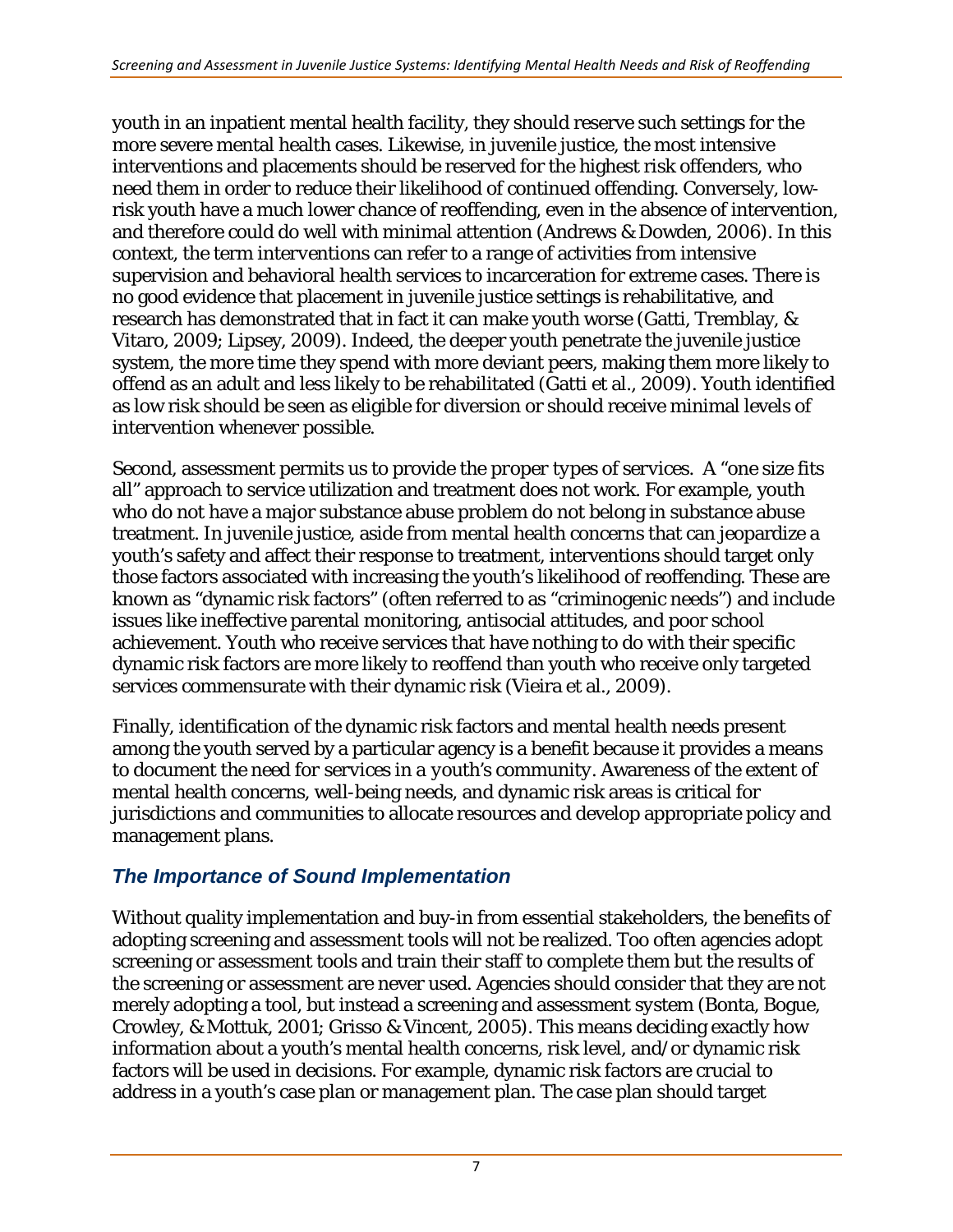dynamic risk factors for services; the service referrals should be completed by probation officers or staff, with continuous input from parents/family and youth; and then the youth's progress in the service should be documented. Thus, it is important to train staff in exactly how the assessment is used to set up the case plan. It is also crucial that agencies and staff recognize that the label "high risk" does not warrant automatic placement. Many high-risk youth can be managed safely in the community with intensive services. Similarly, if a mental health need is identified in a screening tool, it is crucial that staff members know how to respond. To accomplish this, the agency can adopt decision rules about how to respond and when.

Agencies can increase the likelihood of positive outcomes if screening and assessment procedures are memorialized by documenting policies and procedures, providing staff training and retraining about how to use tools in their daily decisions, and having quality assurance mechanisms to ensure the process is happening as intended. The implementation procedures must be sound. For example, if an agency adopts a screening tool, it should be administered to *every* youth on entry into a part of the juvenile justice system (e.g., the first day after entrance to a pretrial detention center).

# *Conclusion*

This brief highlights the benefits of adopting screening and assessment tools for both mental health problems and risk of reoffending among many youth populations. The selection of tools depends on a variety of factors. The following are some key points that agencies should consider when engaging in this process.

- Agencies should choose their screening and assessment tools and plan the identification process wisely to ensure they receive the information they need about the youth they serve in the most accurate, timely, and feasible manner possible.
- Agencies must be aware that there are considerable differences across instruments in terms of the mental health concerns and behaviors they are designed to identify.
- There is no "one size fits all" tool that will identify both mental health needs and risk of reoffending or dynamic risk factors with any reasonable degree of accuracy. Further, risk assessment or mental health screening tools that were designed and validated to be used with youth located in multiple systems do not exist currently. However, some mental health assessment tools have been validated with multiple populations.
- Important considerations when deciding which tool or tools to use include the decision point, the purpose of implementation, and whether the tool or tools are evidence based. Other considerations include the costs of the tools (including the per-administration costs, manual purchase, software when applicable, and costs of training) and whether the agency has the staff resources to implement a specific tool well.
- Agencies should adopt a screening and assessment *system*, not merely screening or assessment tools, in order to ensure positive outcomes. This means thorough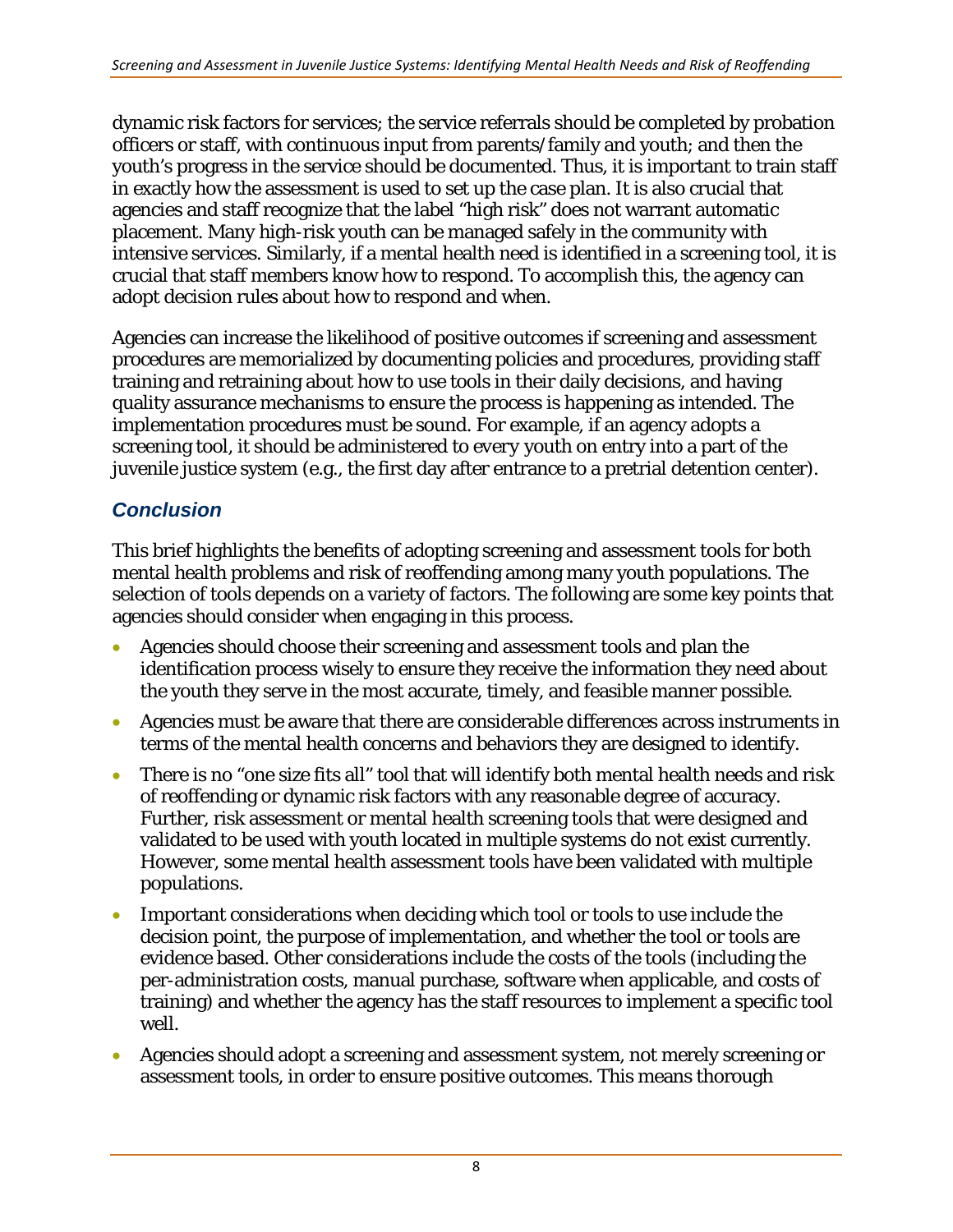implementation, involving staff training and appropriate, thoughtful policies and procedures.

- All risk and mental health assessments should be seen as dynamic when dealing with youth populations. This means adopting tools that can measure changes in risk and/or mental health status, or viewing these tools as having a limited shelf life.
- Staff need to be educated on the meaning of what mental health and risk tools provide, rather than believing that scores automatically translate into specific decisions. The mere fact that a youth scores "high" on a mental health screening tool or "high risk" on a risk tool should not automatically translate into intensive treatment or a high-security placement.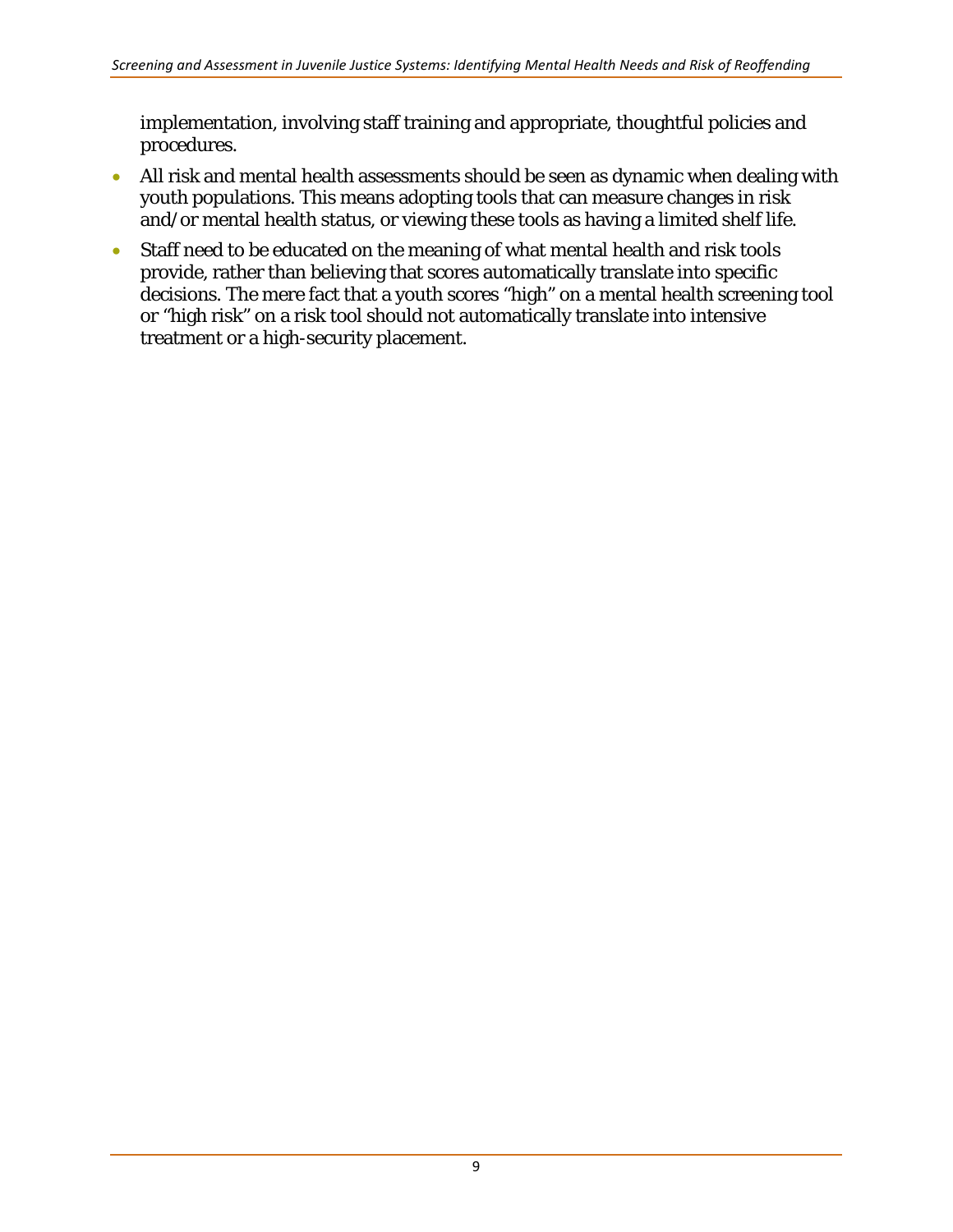#### *References*

- Achenbach, T. M., & Rescorla, L. A. (2001). *Manual for the ASEBA School-Age Forms and Profiles.* Burlington: University of Vermont, Research Center for Children, Youth, and Families.
- Andrews, D. A., & Dowden, C. (2006). Risk principle of case classification in correctional treatment: A meta-analytic investigation. *International Journal of Offender Therapy and Comparative Criminology, 50,* 88–100.
- Barnoski, R. (2004). *Washington State Juvenile Court Assessment manual, Version 2.1*  (Report No. 04-03-1203). Olympia: Washington State Institute for Public Policy.
- Bonta, J., Bogue, B., Crowley, M., & Mottuk, L. (2001). Implementing offender classification systems: Lessons learned. In G. A. Bernfeld, D. P. Farrington, & A. Leschied (Eds.), *Offender rehabilitation in practice* (pp. 227–245). Chichester, England: Wiley.
- Borum, R., Bartel, P., & Forth, A. (2006). *Structured Assessment of Violence Risk in Youth (SAVRY).* Odessa, FL: Psychological Assessment Resources.
- Dennis, M. L., Scott, C. K., Funk, R. R., & Foss, M. A. (2005). The duration and correlates of addiction and treatment. *Journal of Substance Abuse Treatment, 28*(Supp. 1), S51–S62.
- Estroff, T. W. & Hoffmann, N. G. (2001). *PADDI: Practical Adolescent Dual Diagnosis Interview*. Smithfield, RI: Evince Clinical Assessments.
- Gatti, U., Tremblay, R. E. & Vitaro, F. (2009). Iatrogenic effect of juvenile justice. *Journal of Child Psychology & Psychiatry, 50*, 991–998.
- Grisso, T. (2004). *Double jeopardy: Adolescent offenders with mental disorders.* Chicago: University of Chicago Press.
- Grisso, T. (2005).Why we need mental health screening and assessment in juvenile justice programs. In T. Grisso, G. Vincent, & D. Seagrave (Eds.), *Mental health screening and assessment in juvenile justice* (pp. 3–21)*.* New York: Guilford Press.
- Grisso, T., & Barnum, R. (2006). *Massachusetts Youth Screening Instrument—Version 2: User's manual and technical report.* Sarasota, FL: Professional Resource Press.
- Grisso, T., & Vincent, G. (2005). The context for mental health screening and assessment. In T. Grisso, G. Vincent, & D. Seagrave (Eds.), *Mental health screening and assessment in juvenile justice* (pp. 44–70)*.* New York: Guilford Press.
- Grisso, T., Vincent, G., & Seagrave, D. (Eds.). (2005). *Mental health screening and assessment in juvenile justice.* New York: Guilford Press.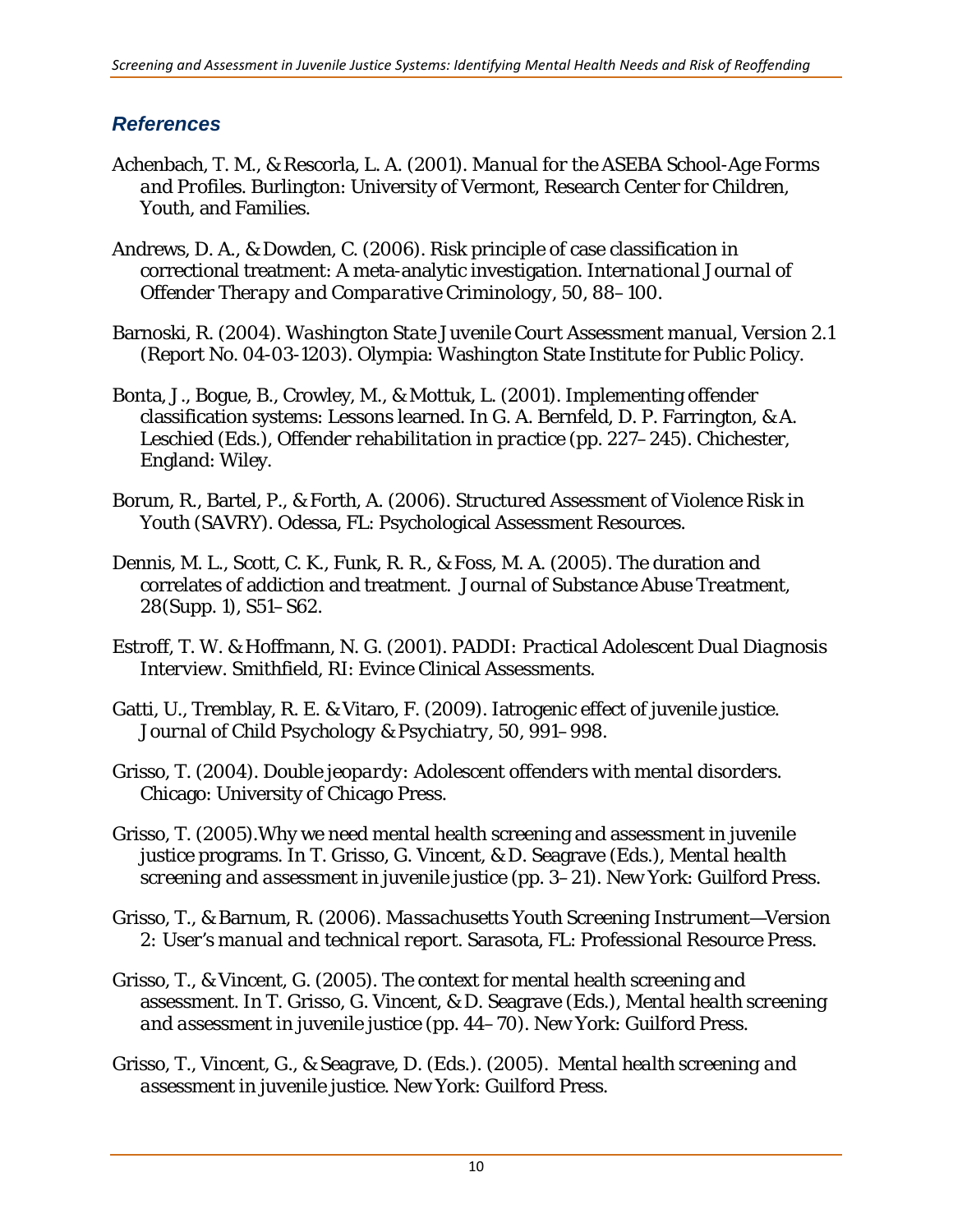- Hodges, K. (2000). *Child and Adolescent Functional Assessment Scale* (3rd ed.). Ypsilanti: Eastern Michigan University.
- Hodges, K. (2011). *Juvenile Inventory of Functioning*. Ypsilanti, MI: Functional Assessment Systems.
- Hoge, R. D., & Andrews, D. A. (2006). *Youth Level of Service/Case Management Inventory: User's manual.* North Tonawanda, NY: Multi-Health Systems.
- Justice System Assessment and Training [J-SAT]. (1998). *Risk & Resiliency Checkup manual.* Boulder, CO: Author.
- Lipsey, M. W. (2009). The primary factors that characterize effective interventions with juvenile offenders: A meta-analytic overview. *Victims & Offenders, 4*, 124–147.
- Lyons, J., Griffin, E., Fazio, M., & Lyons, B. (1999). *Child and Adolescent Needs and Strengths: An Information Integration Tool for Children and Adolescents with Mental Health Challenges (CANS-MH)—Manual.* Chicago: Buddin Praed Foundation.
- Mulvey, E. P. (2005). Risk assessment in juvenile justice policy and practice. In K. Heilbrun, N. E. Sevin Goldstein, & R. E. Redding (Eds.), *Juvenile delinquency: Prevention, assessment, and intervention* (pp. 209–231). New York: Oxford University Press.
- Reynolds, C. R., & Kamphaus, R. W. (2004). *Behavior Assessment System for Children—Second Edition manual.* Circle Pines, MN: American Guidance Service Publishing.
- Reynolds, W. (1988). *Manual for the Suicidal Ideation Questionnaire*. Odessa, FL: Psychological Assessment Resources.
- Shufelt, J. L., & Cocozza, J. J. (2006). *Youth with mental health disorders in the juvenile justice system: Results from a multi-state prevalence study*. Delmar, NY: National Center for Mental Health and Juvenile Justice.
- Snyder, H. N., & Sickmund, M. (2006). *Juvenile offenders and victims: 2006 national report*. Washington, DC: U.S. Department of Justice, Office of Justice Programs, Office of Juvenile Justice and Delinquency Prevention.
- Teplin, L. A., Abram, K. M., McClelland, G. M., Dulcan, M. K., & Mericle, A. A. (2002). Psychiatric disorders in youth in juvenile detention. *Archives of General Psychiatry, 59*, 1133–1143.
- Vieira, T. A., Skilling, T. A., & Peterson-Badali, M. (2009). Matching court-ordered services with treatment needs. *Criminal Justice and Behavior, 36*(4), 385–401.